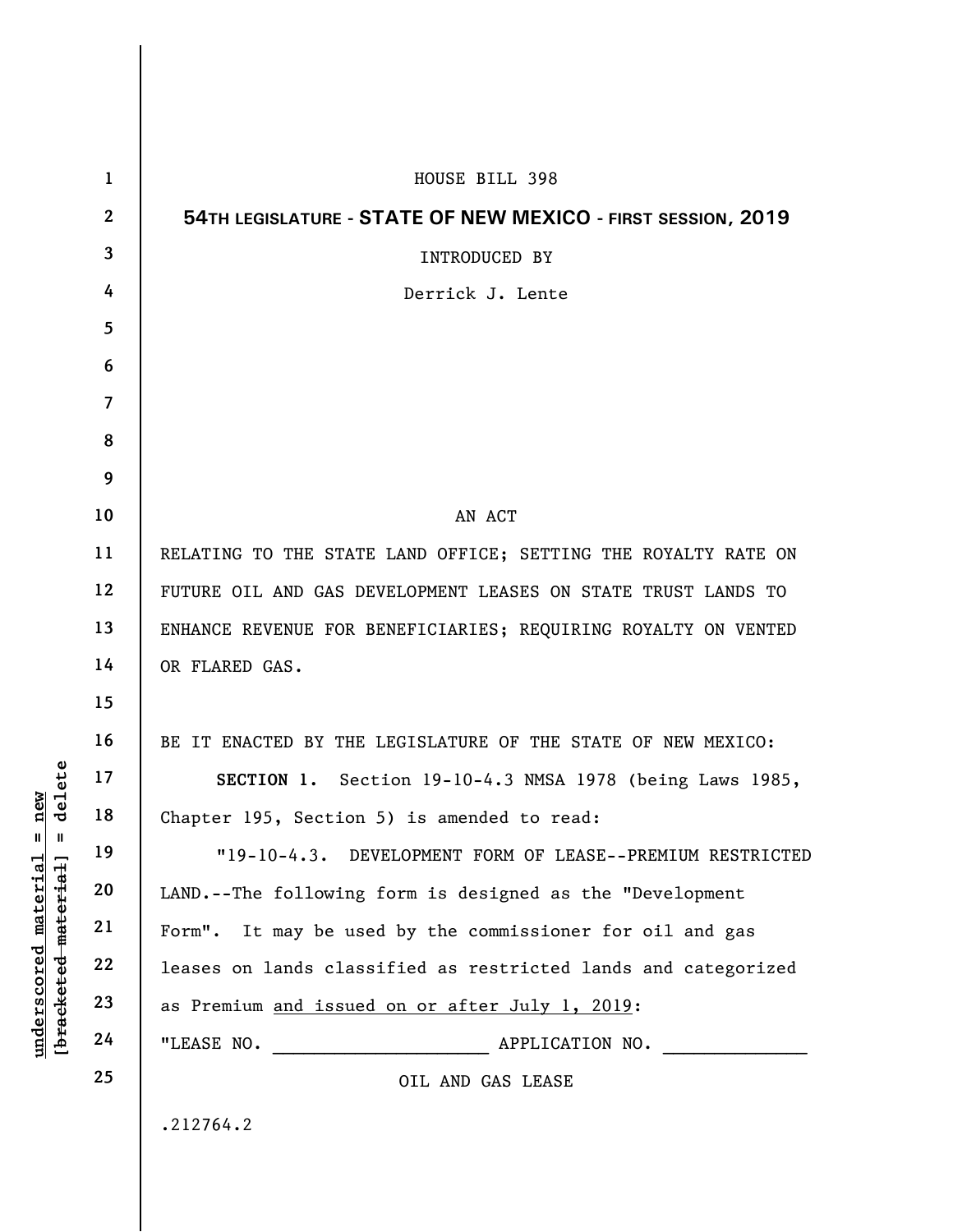| $\mathbf{1}$ | (Development Form)                                                                              |
|--------------|-------------------------------------------------------------------------------------------------|
| $\mathbf{2}$ | This agreement, dated $\frac{1}{1}$ , $\frac{1}{9}$ $\frac{20}{9}$ ,                            |
| 3            | between the state of New Mexico, acting by and through its                                      |
| 4            | commissioner of public lands, hereinafter called the "lessor",                                  |
| 5            |                                                                                                 |
| 6            |                                                                                                 |
| 7            | . The contract of the contract of the contract of the contract of the contract of $\mathcal{O}$ |
| 8            | hereinafter called the "lessee",                                                                |
| 9            | WITNESSETH:                                                                                     |
| 10           | WHEREAS, the lessee has filed in the office of the                                              |
| 11           | commissioner of public lands an application for an oil and gas                                  |
| 12           | lease covering the lands hereinafter described and has tendered                                 |
| 13           | therewith the required first payment; and                                                       |
| 14           | WHEREAS, all of the requirements of law relative to the                                         |
| 15           | application and tender have been duly complied with;                                            |
| 16           | THEREFORE, in consideration of the premises as well as the                                      |
| 17           |                                                                                                 |
| 18           | dollars (\$<br>______________________), the same being the amount of the                        |
| 19           | tender above mentioned, and the further sum of \$                                               |
| 20           | filing fee, and of the covenants and agreements hereinafter                                     |
| 21           | contained, the lessor does hereby grant, demise, lease and let                                  |
| 22           | unto the [said] lessee, exclusively, for the sole and only                                      |
| 23           | purpose of exploration, development and production of oil or                                    |
| 24           | gas (including carbon dioxide and helium), or both thereon and                                  |
| 25           | therefrom with the right to own all oil and gas so produced and                                 |
|              | .212764.2<br>$-2$ -                                                                             |

 $[bracketeed-materiat] = delete$ **[bracketed material] = delete**  $underscored material = new$ **underscored material = new**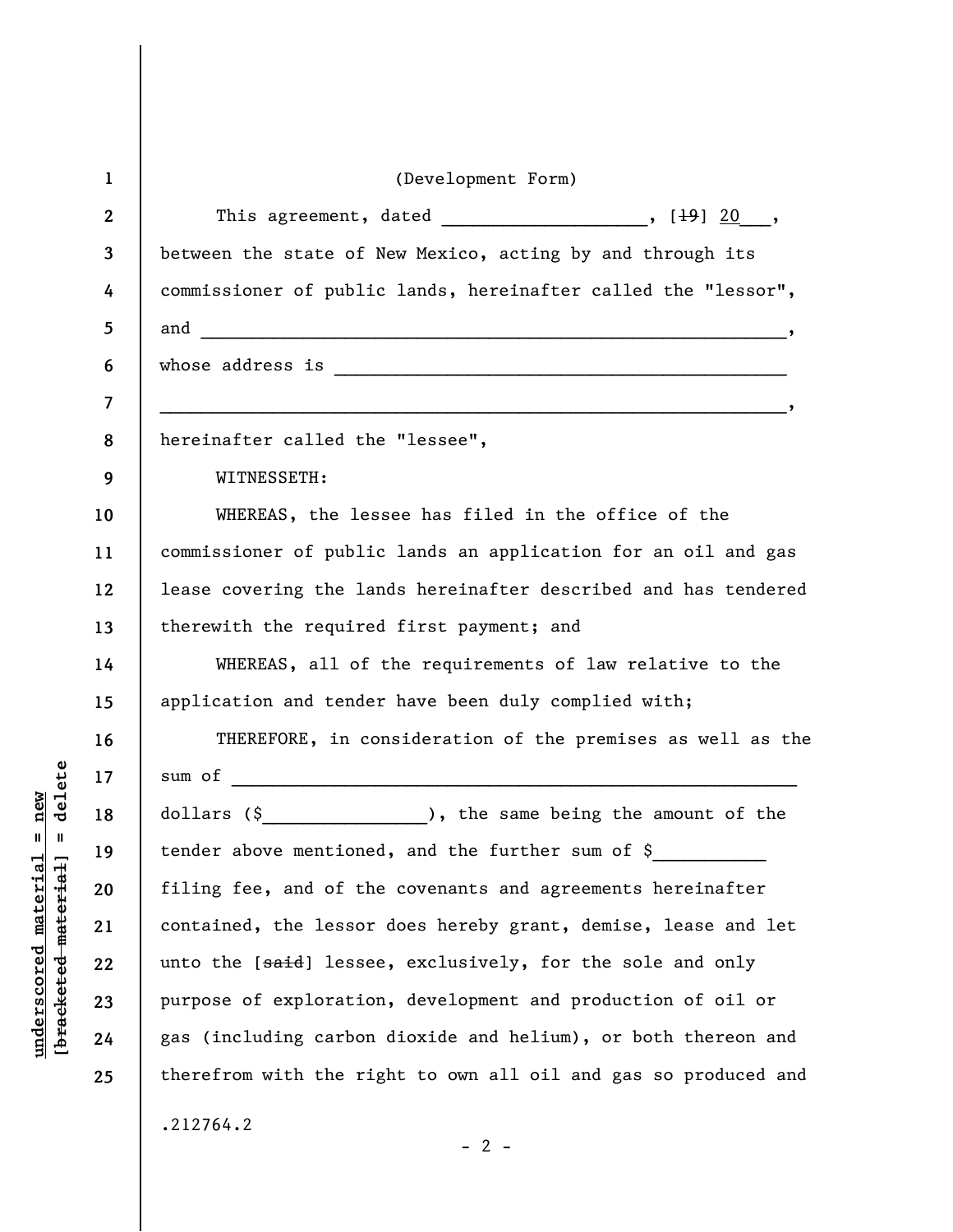**1 2 3 4 5 6 7 8 9 10 11 12 13 14 15 16 17 18 19 20 21 22 23 24 25**  saved therefrom and not reserved as royalty by the lessor under the terms of this lease, together with [rights-of-way] rights of way, easements and servitudes for pipelines, telephone lines, tanks, power houses, stations, gasoline plants and fixtures for producing, treating and caring for such products and housing and boarding employees and any and all rights and privileges necessary, incident to or convenient for the economical operation of [said] the land, for oil and gas, with right for such purposes to the free use of oil, gas, casinghead gas or water from [said] the lands, but not from the lessor's water wells, and with the rights of removing either during or after the term hereof, all and any improvements placed or erected on the premises by the lessee, including the right to pull all casing, subject, however, to the covenants and conditions hereinafter set out, the following described land situated in the county of the state of New Mexico, and more particularly described as follows: Line SUBDIVISION Sec. Twp. Rge. Acres Institution  $1$   $\overline{\phantom{a}}$ 2  $\frac{1}{2}$   $\frac{1}{2}$   $\frac{1}{2}$   $\frac{1}{2}$   $\frac{1}{2}$   $\frac{1}{2}$   $\frac{1}{2}$   $\frac{1}{2}$   $\frac{1}{2}$   $\frac{1}{2}$   $\frac{1}{2}$   $\frac{1}{2}$   $\frac{1}{2}$   $\frac{1}{2}$   $\frac{1}{2}$   $\frac{1}{2}$   $\frac{1}{2}$   $\frac{1}{2}$   $\frac{1}{2}$   $\frac{1}{2}$   $\frac{1}{2}$   $\frac{1}{2}$ 3 \_\_\_\_\_\_\_\_\_\_\_\_\_\_\_\_\_\_\_\_\_\_\_\_\_\_\_\_\_\_\_\_\_\_\_\_\_\_\_\_\_\_\_\_\_\_\_\_\_\_\_\_\_\_\_\_\_\_\_\_\_  $4$ 5 \_\_\_\_\_\_\_\_\_\_\_\_\_\_\_\_\_\_\_\_\_\_\_\_\_\_\_\_\_\_\_\_\_\_\_\_\_\_\_\_\_\_\_\_\_\_\_\_\_\_\_\_\_\_\_\_\_\_\_\_\_ 6 \_\_\_\_\_\_\_\_\_\_\_\_\_\_\_\_\_\_\_\_\_\_\_\_\_\_\_\_\_\_\_\_\_\_\_\_\_\_\_\_\_\_\_\_\_\_\_\_\_\_\_\_\_\_\_\_\_\_\_\_\_ 7 \_\_\_\_\_\_\_\_\_\_\_\_\_\_\_\_\_\_\_\_\_\_\_\_\_\_\_\_\_\_\_\_\_\_\_\_\_\_\_\_\_\_\_\_\_\_\_\_\_\_\_\_\_\_\_\_\_\_\_\_\_ .212764.2

delete **[bracketed material] = delete**  $anderscored material = new$ **underscored material = new**  $\mathbf{I}$ bracketed material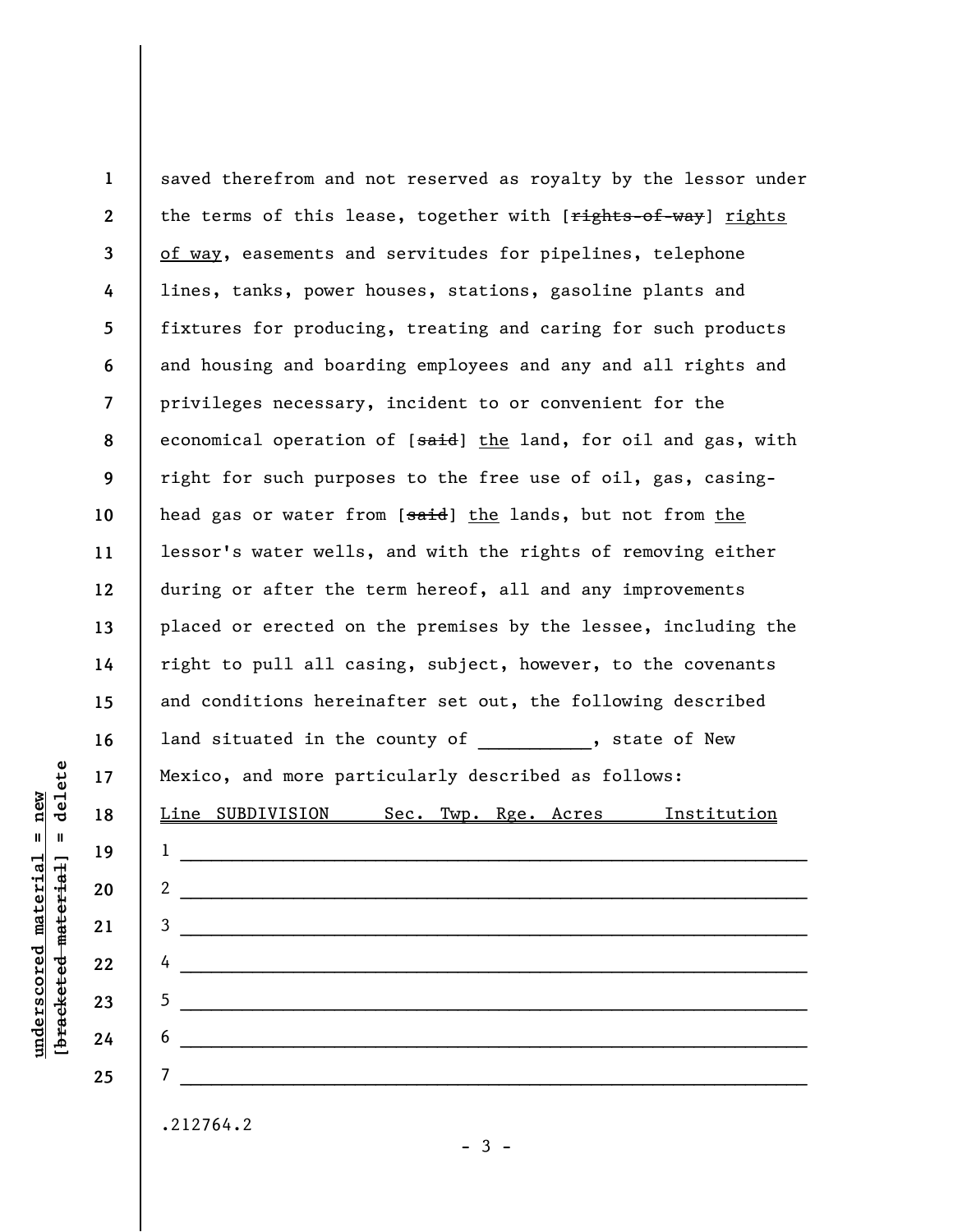[Said] The lands having been awarded to the lessee and designated as Tract No. \_\_\_\_\_\_\_\_\_\_\_\_\_\_ at a public sale held by the commissioner of public lands on \_\_\_\_\_\_\_\_\_\_\_\_\_\_\_\_, [<del>19</del>] 20 ·

To have and to hold [said] the land, and all the rights and privileges granted hereunder, to and unto the lessee for a primary term of five years from the date hereof, and as long thereafter as oil and gas, or either of them, is produced in paying quantities from [said] the land by the lessee, subject to all of the terms and conditions as hereinafter set forth.

In consideration of the premises, the parties covenant and agree as follows:

1. Subject to the free use without royalty, as hereinbefore provided, the lessee shall pay the lessor as royalty (not less than three-sixteenths nor more than one-fifth) part of the oil produced and saved from the leased premises or the cash value thereof, at the option of the lessor, such value to be the price prevailing the day oil is run into a pipeline, if the oil be run into a pipeline, or into storage tanks, if the oil is stored.

2. Subject to the free use without royalty, as hereinbefore provided, at the option of the lessor at any time and from time to time, the lessee shall pay the lessor as royalty (not less than three-sixteenths nor more than one-fifth) part of the gas produced and saved from the leased

.212764.2

- 4 -

delete **[bracketed material] = delete**  $underscored material = new$ **underscored material = new**  $\mathbf{I}$ bracketed material

**1** 

**2** 

**3** 

**4** 

**5** 

**6** 

**7** 

**8** 

**9** 

**10** 

**11** 

**12** 

**13** 

**14** 

**15** 

**16** 

**17** 

**18** 

**19** 

**20** 

**21** 

**22** 

**23** 

**24**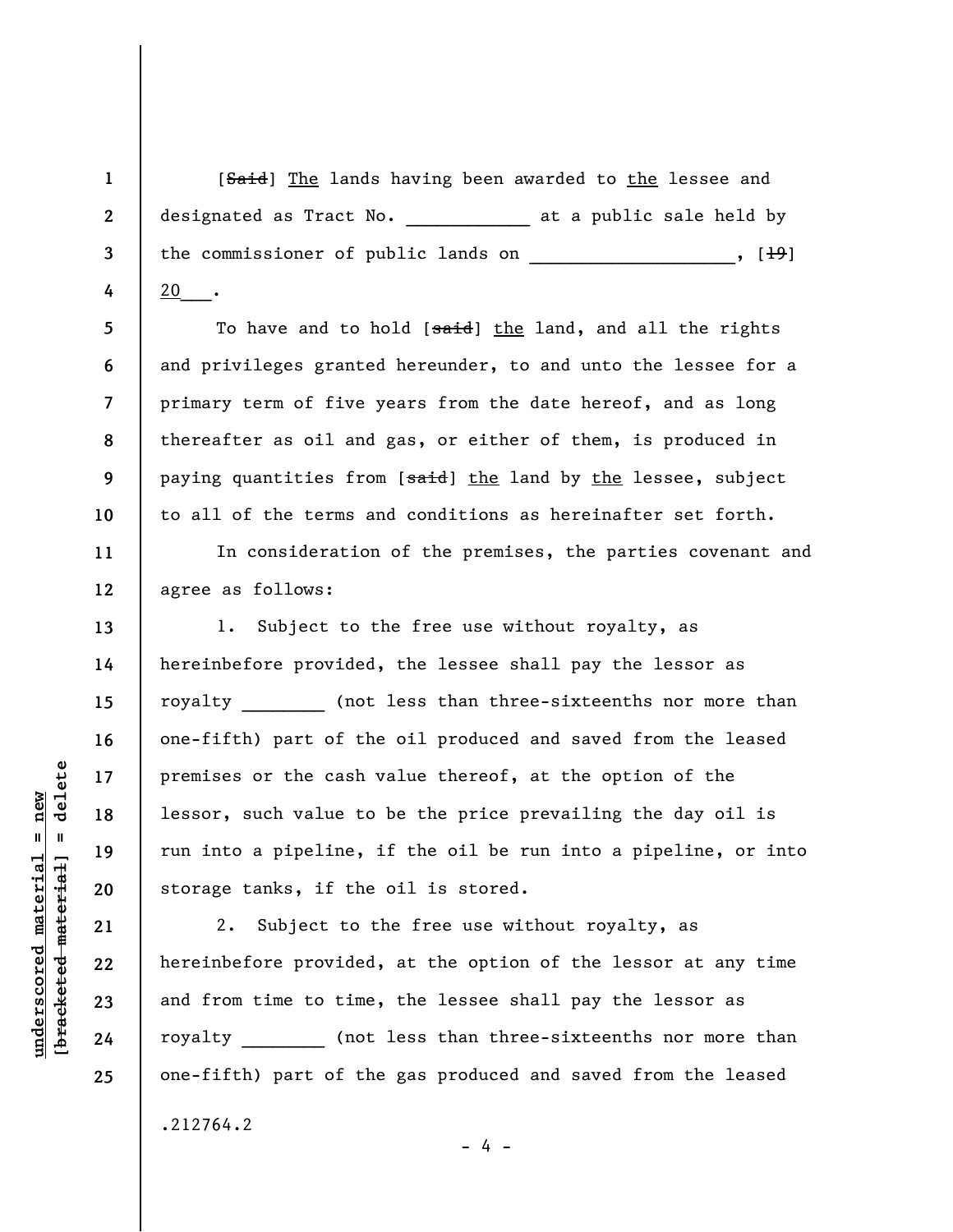premises, including casing-head gas. Unless [said] the option is exercised by the lessor, the lessee shall pay the lessor as royalty (not less than three-sixteenths nor more than one-fifth) of the cash value of the gas, including casing-head gas, produced and saved from the leased premises and marketed or utilized, such value to be equal to the net proceeds derived from the sale of such gas in the field; provided, however, the cash value for royalty purposes of carbon dioxide gas and of hydrocarbon gas delivered to a gasoline plant for extraction of liquid hydrocarbons shall be equal to the net proceeds derived from the sale of such gas, including any liquid hydrocarbons recovered therefrom.

Notwithstanding the foregoing provisions, the lessor may require the payment of royalty for all or any part of the gas produced and saved under this lease and marketed or [utilized] used at a price per m.c.f. equal to the maximum price being paid for gas of like kind and quality and under like conditions in the same field or area or may reduce the royalty value of any such gas (to any amount not less than the net proceeds of sale thereof, in the field) if the commissioner of public lands shall determine such action to be necessary to the successful operation of the lands for oil or gas purposes or to encouragement  $[ $\sigma$ **r**] of the greatest ultimate recovery of oil or$ gas or to the promotion or conservation of oil or gas or in the public interest. If any well on the leased premises produces

.212764.2

**underscored material = new [bracketed material] = delete**

 $\frac{1}{2}$  intereted material = delete  $underscored material = new$ 

**1** 

**2** 

**3** 

**4** 

**5** 

**6** 

**7** 

**8** 

**9** 

**10** 

**11** 

**12** 

**13** 

**14** 

**15** 

**16** 

**17** 

**18** 

**19** 

**20** 

**21** 

**22** 

**23** 

**24** 

**25** 

 $- 5 -$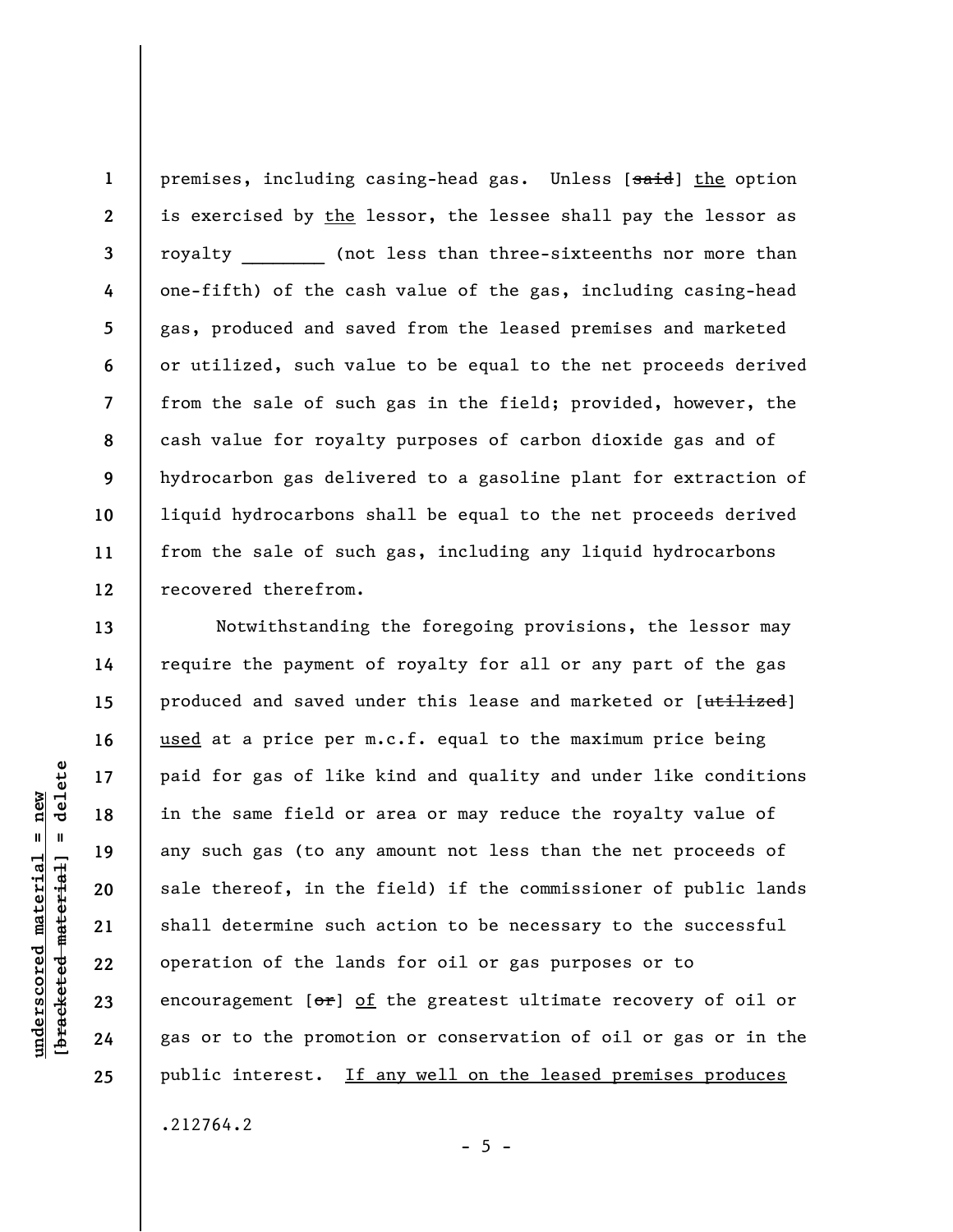in excess of (an amount determined in accordance with Section 19-10-4.4 NMSA 1978) barrels of oil per month or in excess of (an amount determined in accordance with that section) m.c.f. of gas per month during any reported calendar month, the royalty on oil and gas shall be one-fourth, to be taken or paid as set forth above for the remaining term of the lease.

3. This lease shall not expire at the end of the primary term hereof if there is a well capable of producing gas in paying quantities located upon some part of the lands embraced herein, or upon lands pooled or communitized herewith, where such well is shut-in due to the inability of the lessee to obtain a pipeline connection or to market the gas therefrom, and if the lessee timely pays an annual royalty on or before the annual rental paying date next ensuing after the expiration of ninety days from the date [said] the well was shut-in and on or before [said] the rental date thereafter. The payment of [said] the annual royalty shall be considered for all purposes the same as if gas were being produced in paying quantities and upon the commencement of marketing of gas from said well or wells the royalty paid for the lease year in which the gas is first marketed shall be credited upon the royalty payable hereunder to the lessor for such year. The provisions of this section shall also apply where gas is being marketed from [said] the leasehold premises and through no fault of the lessee, the pipeline connection or market is lost or ceases, in

.212764.2

**[bracketed material] = delete**  $anderscored material = new$ **underscored material = new** bracketed material

delete

 $\mathbf{I}$ 

**1** 

**2** 

**3** 

**4** 

**5** 

**6** 

**7** 

**8** 

**9** 

**10** 

**11** 

**12** 

**13** 

**14** 

**15** 

**16** 

**17** 

**18** 

**19** 

**20** 

**21** 

**22** 

**23** 

**24** 

**25** 

 $- 6 -$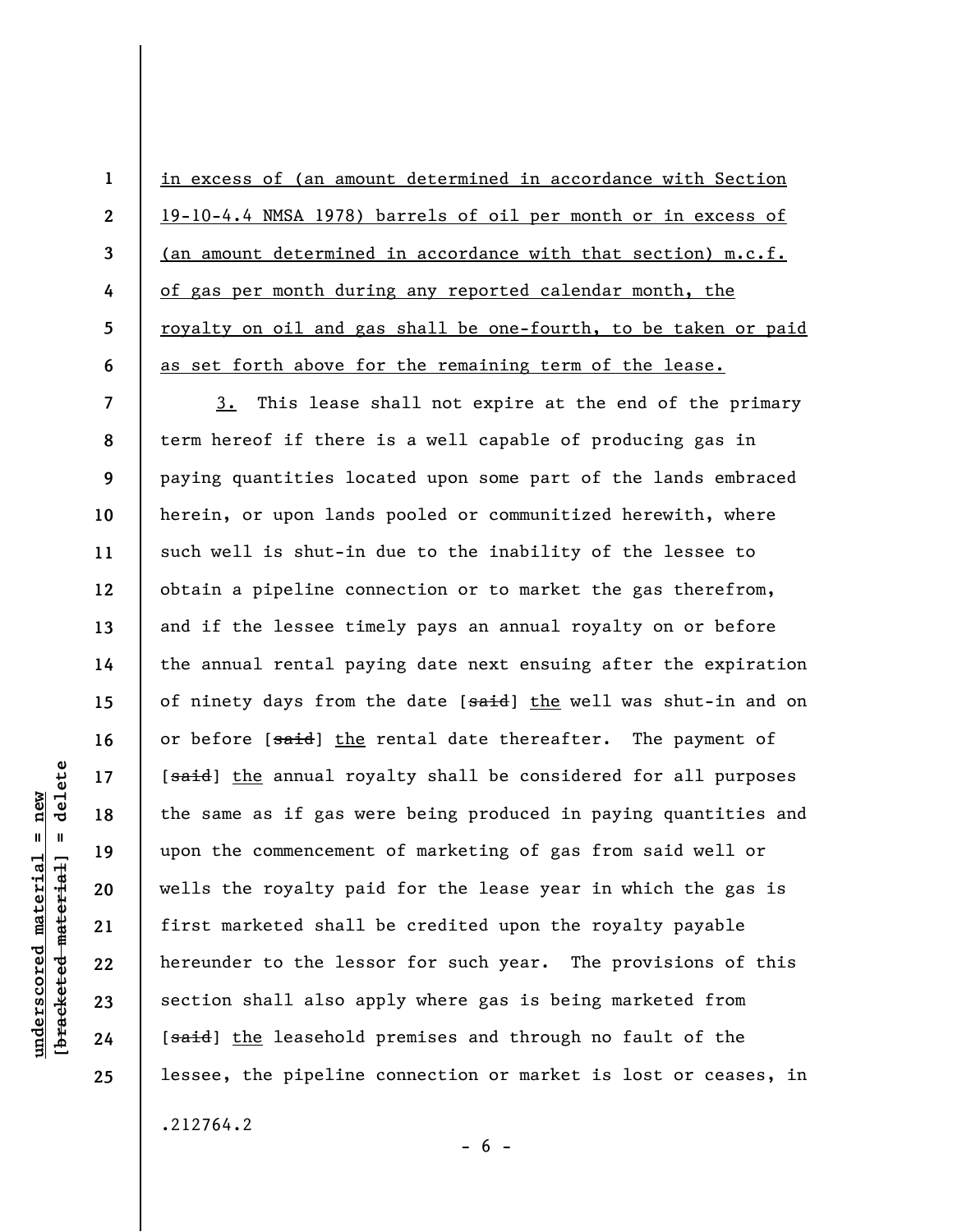**1 2 3 4 5 6 7 8 9 10 11 12 13 14 15 16 17 18 19 20 21**  which case this lease shall not expire so long as [said] the annual royalty is paid as herein provided. The amount of any annual royalty payable under this section shall equal twice the annual rental due by the lessee under the terms of this lease but not less than three hundred twenty dollars (\$320) per well per year; provided, however, that any such annual royalty for any month beginning on or after ten years from the date hereof shall equal four times the annual rental due by the lessee under the terms of this lease but not less than two thousand dollars (\$2,000) per well per year; provided further, that no annual royalty shall be payable under this section if equivalent amounts are timely paid pursuant to another lease issued by the lessor and if such other lease includes lands communitized with lands granted hereunder for the purpose of prorationally sharing in the shut-in well. Notwithstanding the provisions of this section to the contrary, this lease shall not be continued after five years from the date hereof for any period of more than ten years by the payment of [said] the annual royalty unless, for good cause shown, the commissioner of public lands, in [his] the commissioner's discretion, grants such a continuance.

4. The lessee shall use all reasonable means to prevent the underground or above-ground waste of oil or gas and to avoid the physical waste, venting or flaring of gas produced from the leased premises. The lessee shall pay royalty as

- 7 -

.212764.2

delete **[bracketed material] = delete**  $nderscored$  material = new **underscored material = new**  $\mathbf{I}$ bracketed material

**22** 

**23** 

**24**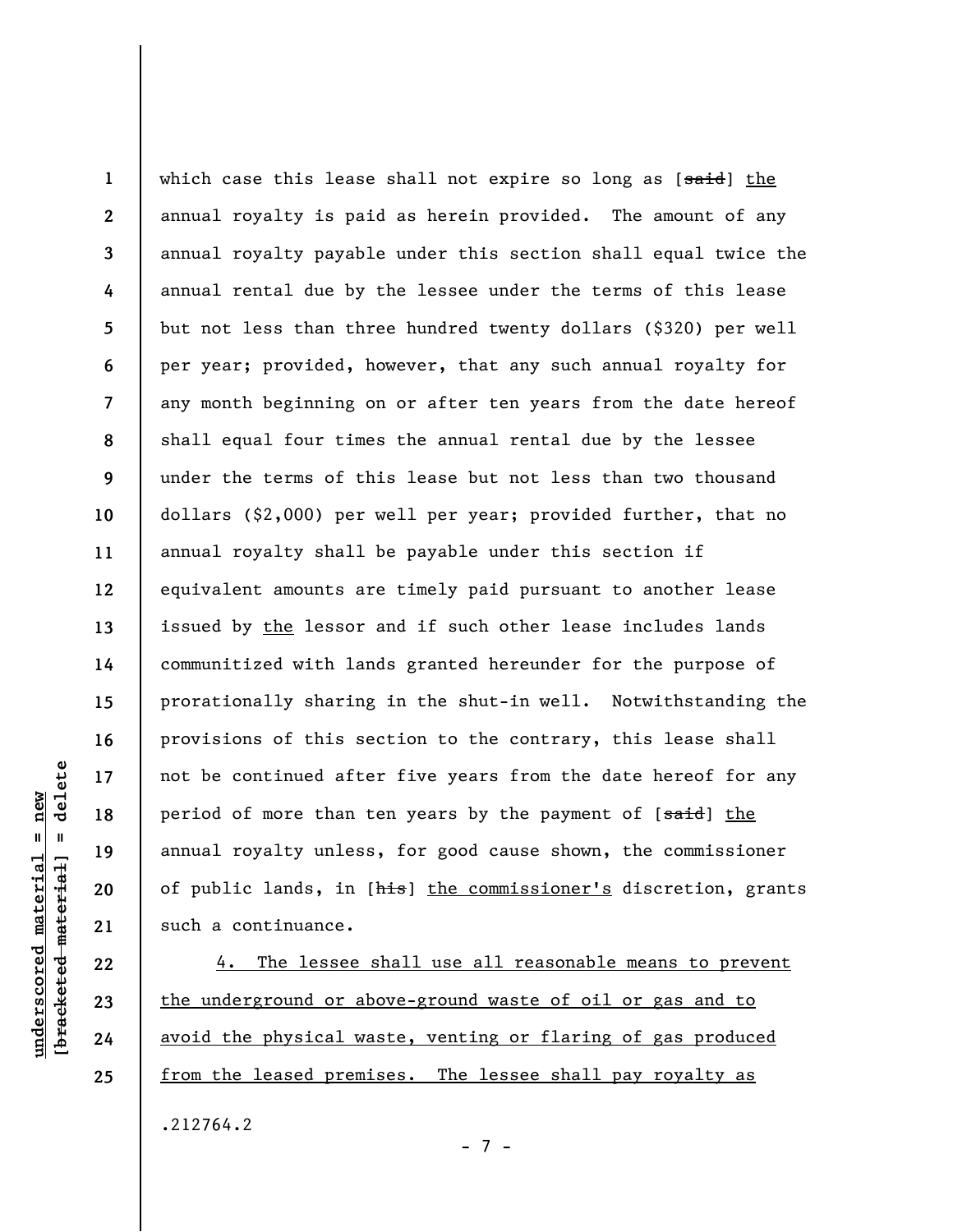provided above on all oil or gas wasted, including but not limited to all gas vented or flared, spills, uncontrolled releases, theft and any other loss. Upon written request by the lessee, the lessor may, in its sole discretion, waive the royalty due for gas necessarily vented or flared on the lease.

 $[3]$ . The lessee agrees to make full settlement on the twentieth day of each month for all royalties due the lessor for the preceding month, under this lease, and to permit the lessor or its agents, at all reasonable hours, to examine the lessee's books relating to the production and disposition of oil and gas produced. The lessee further agrees to submit to the lessor annually upon forms furnished by the lessor, verified reports showing the lessee's operations for the preceding year.

 $[4-]$  6. An annual rental at the rate of  $[$ acre shall become due and payable to the lessor by the lessee, upon each acre of the land above described and then claimed by such lessee and the same shall be due and payable in advance to the lessor on the successive anniversary dates of this lease, but the annual rental on any assignment shall in no event be less than forty dollars (\$40.00).

In the event the lessee shall elect to surrender any or all of said acreage, [he] the lessee shall deliver to the lessor a duly executed release thereof and in event said lease has been recorded then [he] the lessee shall upon request

- 8 -

.212764.2

delete **[bracketed material] = delete**  $anderscored material = new$ **underscored material = new**  $\mathbf{u}$ bracketed material

**1** 

**2** 

**3** 

**4** 

**5** 

**6** 

**7** 

**8** 

**9** 

**10** 

**11** 

**12** 

**13** 

**14** 

**15** 

**16** 

**17** 

**18** 

**19** 

**20** 

**21** 

**22** 

**23** 

**24**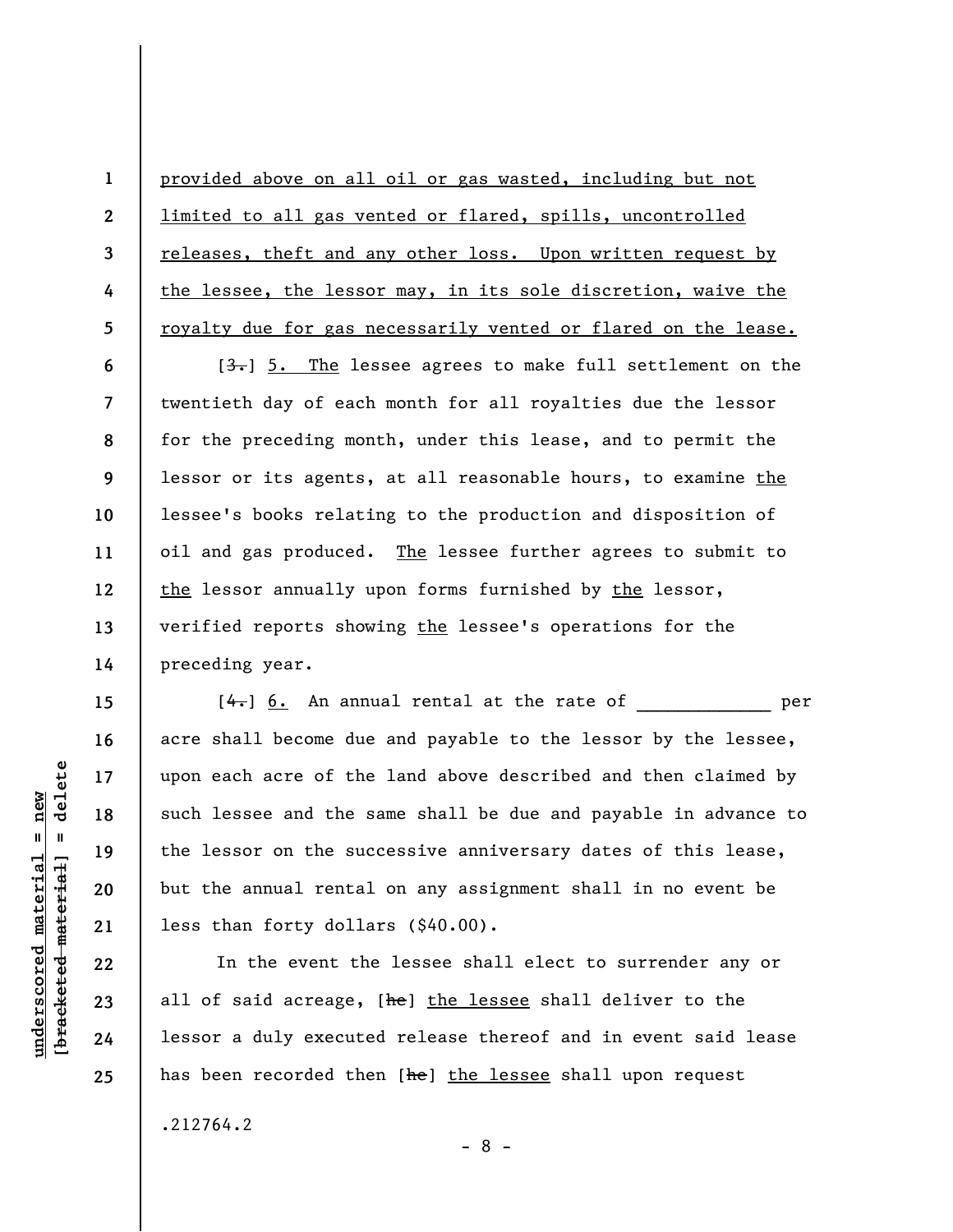**1 2**  furnish and deliver to the lessor a certified copy of a duly recorded release.

 $[5-]$  7. The lessee may at any time by paying to the lessor all amounts then due as provided herein and the further sum of forty dollars (\$40.00), surrender and cancel this lease insofar as the same covers all or any portion of the lands herein leased and be relieved from further obligations or liability hereunder, in the manner as hereinbefore provided. Provided, this surrender clause and the option herein reserved to the lessee shall cease and become absolutely inoperative immediately and concurrently with the institution of any suit in any court of law or equity by the lessee, lessor or any assignee, to enforce this lease, or any of its terms expressed or implied.

 $[6-]$  8. All payments due hereunder shall be made on or before the day such payment is due, at the office of the commissioner of public lands in Santa Fe, New Mexico.

 $[7-]$  9. The lessee with the consent of the lessor shall have the rights to assign this lease in whole or in part. Provided, however, that no assignment of an undivided interest in the lease or in any part thereof nor any assignment of less than a legal subdivision shall be recognized or approved by the lessor. Upon approval in writing by the lessor of an assignment, the assignor shall stand relieved from all obligations to the lessor with respect to the lands embraced in .212764.2

 $\frac{1}{2}$  intereted material = delete **[bracketed material] = delete**  $underscored$  material = new **underscored material = new**

**3** 

**4** 

**5** 

**6** 

**7** 

**8** 

**9** 

**10** 

**11** 

**12** 

**13** 

**14** 

**15** 

**16** 

**17** 

**18** 

**19** 

**20** 

**21** 

**22** 

**23** 

**24** 

**25** 

- 9 -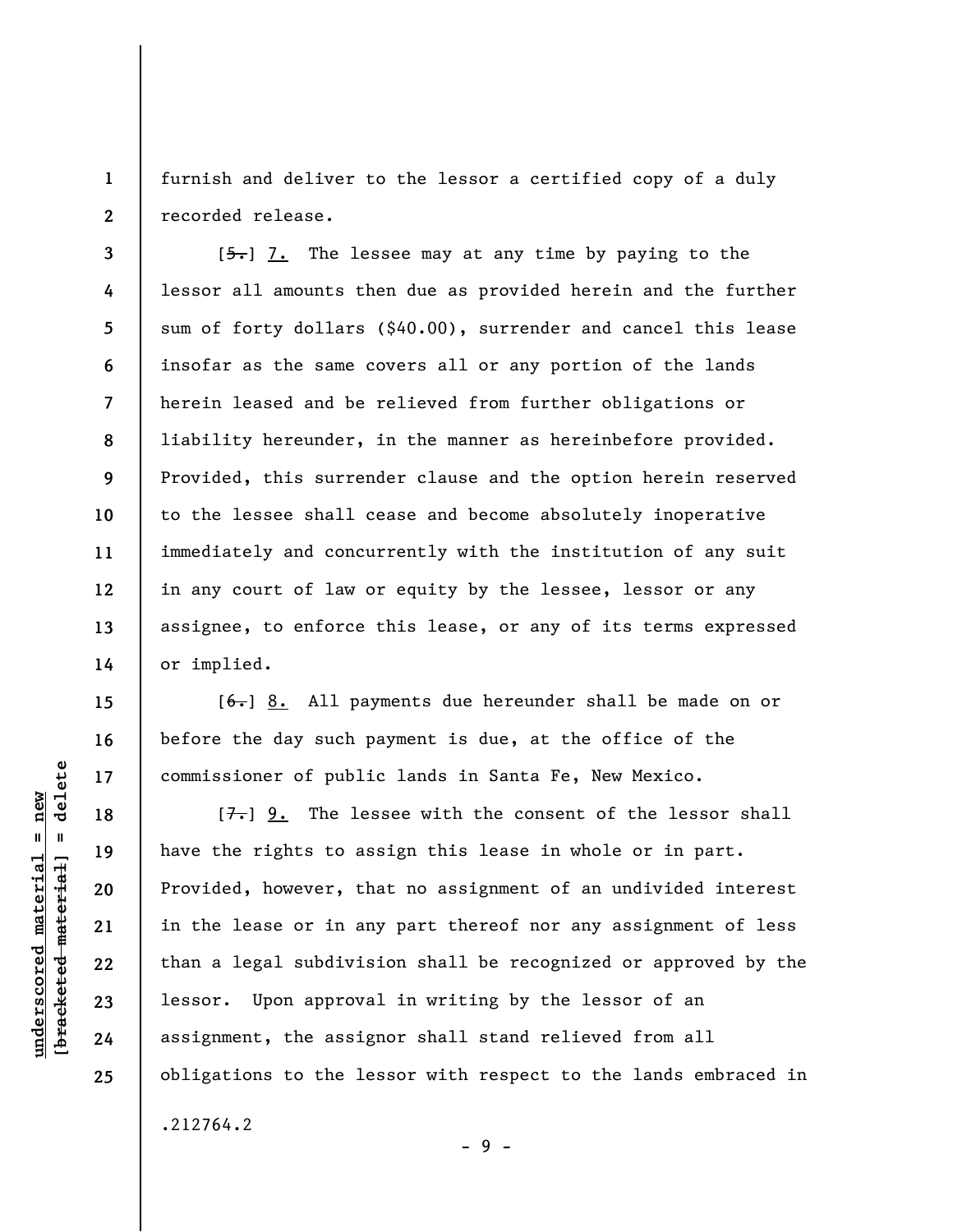the assignment and the lessor shall likewise be relieved from all obligations to the assignor as to such tracts, and the assignee shall succeed to all of the rights and privileges of the assignor with respect to such tracts and shall be held to have assumed all of the duties and obligations of the assignor to the lessor as to such tracts.

 $[8-]$  10. In the event a well or wells producing oil or gas in paying quantities should be brought in on adjacent land [which] that is draining the leased premises, the lessee shall drill such offset well or wells as a reasonably prudent operator would drill under the same or similar circumstances, provided that no such offset well shall be required if compensatory royalties are paid pursuant to an agreement between the lessor and the lessee.

 $[9-]$  11. The lessee agrees to notify the lessor of the location of each well before commencing drilling thereon, to keep a complete and accurate log of each well drilled and to furnish a copy thereof, verified by some person having actual knowledge of the facts, to the lessor upon the completion of any well, and to furnish the log of any unfinished well at any time when requested to do so by the lessor.

If any lands embraced in this lease shall be included in any deed or contract of purchase outstanding and subsisting issued pursuant to any sale made of the surface of such lands prior to the date of this lease, it is agreed and understood

.212764.2

 $\frac{1}{2}$  intereted material = delete **[bracketed material] = delete**  $nderscored$  material = new **underscored material = new**

**1** 

**2** 

**3** 

**4** 

**5** 

**6** 

**7** 

**8** 

**9** 

**10** 

**11** 

**12** 

**13** 

**14** 

**15** 

**16** 

**17** 

**18** 

**19** 

**20** 

**21** 

**22** 

**23** 

**24**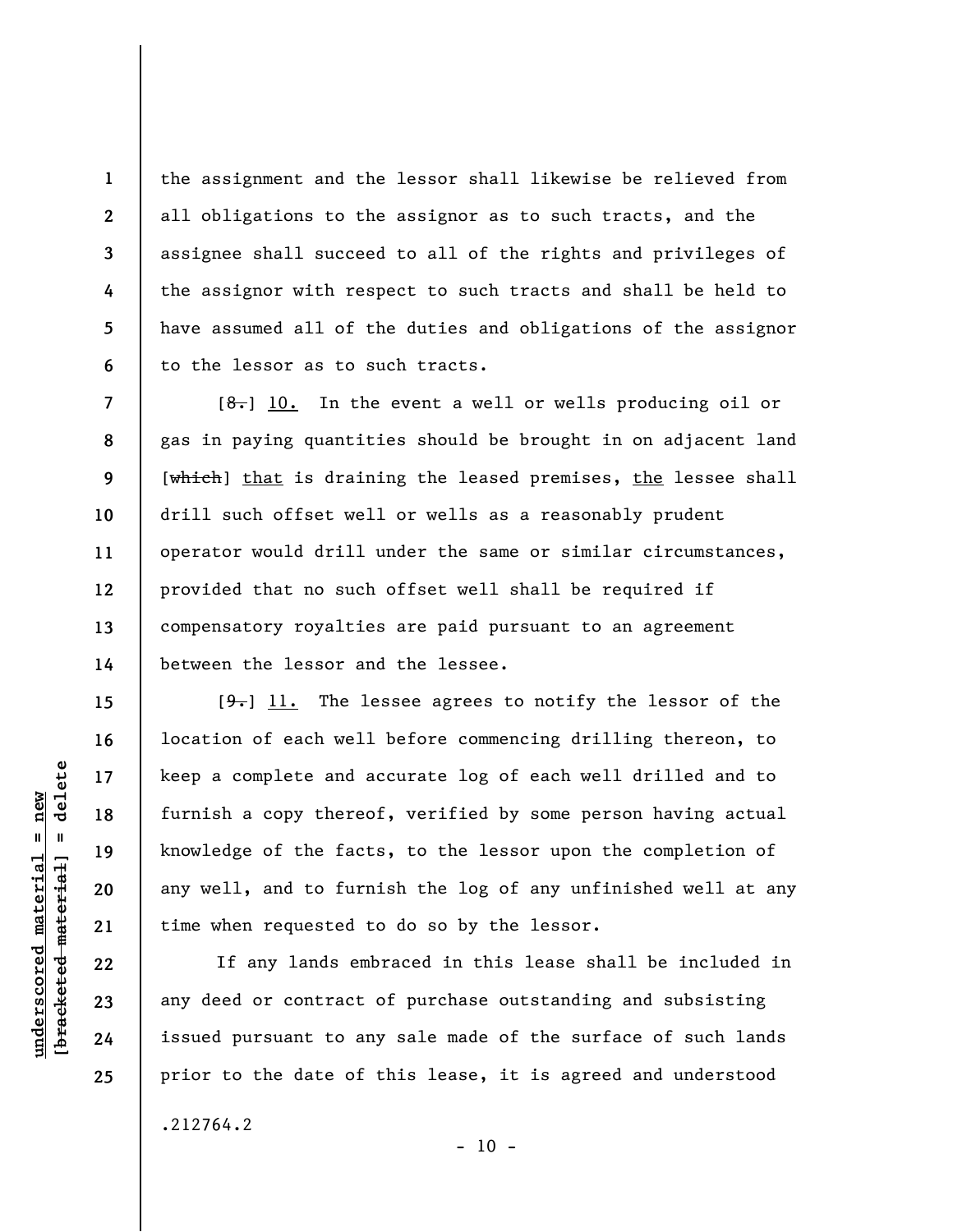**1 2 3 4 5 6 7 8 9 10 11**  that no drilling operation shall be commenced on any such lands so sold unless and until the lessee shall have filed a good and sufficient bond with the lessor as required by law, to secure the payment for such damage to the livestock, range, water, crops or tangible improvements on such lands as may be suffered by the purchaser holding such deed or contract of purchase, or [his] the lessee's successors, by reason of the developments, use and occupation of such lands by such lessee. Provided, however, that no such bond shall be required if such purchaser shall waive the right to require such bond to be given in the manner provided by law.

[ $10.$ ] 12. In drilling wells, all water-bearing strata shall be noted in the log, and the lessor reserves the right to require that all or any part of the casing shall be left in any nonproductive well when the lessor deems it to the interest of the beneficiaries of the lands granted hereunder to maintain [said] the well or wells for water. For such casing so left in wells the lessor shall pay to the lessee the reasonable value thereof.

 $[\frac{11}{11}]$  13. The lessee shall be liable and agree to pay for all damages to the range, livestock, growing crops or improvements caused by the lessee's operations on [said] the lands. When requested by the lessor, the lessee shall bury pipelines below plow depth.

 $[\frac{12.1}{14}]$  The lessee shall not remove any machinery or .212764.2 - 11 -

 $\frac{1}{2}$  of  $\frac{1}{2}$  and  $\frac{1}{2}$  and  $\frac{1}{2}$  and  $\frac{1}{2}$  and  $\frac{1}{2}$  and  $\frac{1}{2}$  and  $\frac{1}{2}$  and  $\frac{1}{2}$  and  $\frac{1}{2}$  and  $\frac{1}{2}$  and  $\frac{1}{2}$  and  $\frac{1}{2}$  and  $\frac{1}{2}$  and  $\frac{1}{2}$  and  $\frac{1}{2}$  an **[bracketed material] = delete**  $underscored material = new$ **underscored material = new**

**25** 

**12** 

**13** 

**14** 

**15** 

**16** 

**17** 

**18** 

**19** 

**20** 

**21** 

**22** 

**23**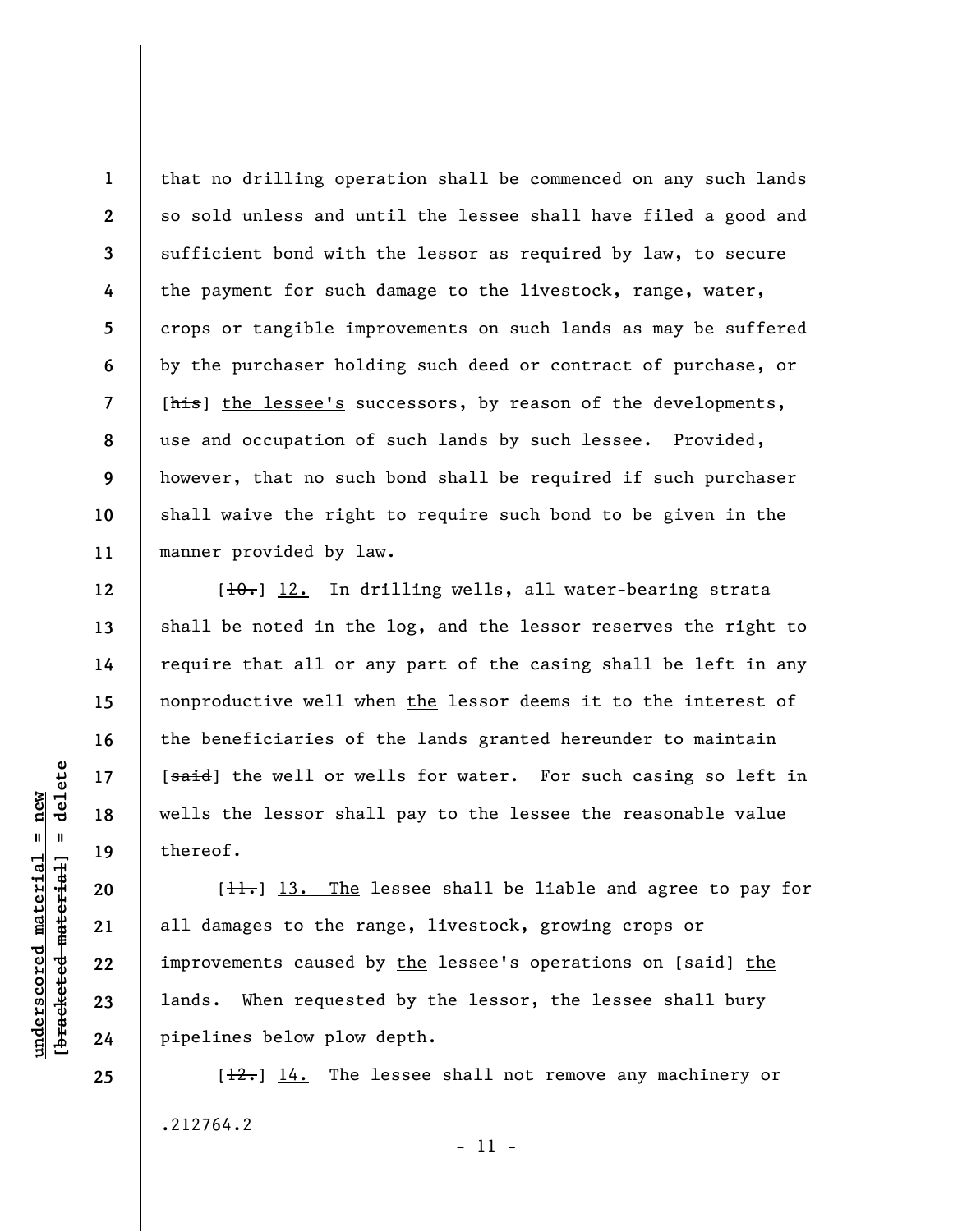fixtures placed on [said] the premises, nor draw the casing from any well unless and until all payments and obligations due the lessor under the terms of this agreement shall have been paid or satisfied. The lessee's right to remove the casing is subject to the provision of Paragraph  $[10]$   $12$  above.

 $[\frac{13}{13}]$  15. Upon failure or default of the lessee to comply with any of the provisions or covenants hereof, the lessor is hereby authorized to cancel this lease and such cancellation shall extend to and include all rights hereunder as to the whole of the tract so claimed, or possessed by the lessee, but shall not extend to, nor affect the rights of any other lessee or assignee claiming any portion of the lands upon which no default has been made; provided, however, that before any such cancellation shall be made, the lessor shall mail to the lessee so defaulting, by registered or certified mail, addressed to the post office address of such lessee as shown by the records of the state land office, a notice of intention of cancellation specifying the default for which cancellation is to be made, and if within thirty days from the date of mailing [said] the notice the [said] lessee shall remedy the default specified in said notice, cancellation shall not be made.

 $[\frac{14}{16}]$  16. If this lease shall have been maintained in accordance with the provisions hereof and if at the expiration of the primary term provided for herein oil or gas is not being produced on [said] the land but the lessee is then engaged in

 $- 12 -$ 

.212764.2

delete **[bracketed material] = delete**  $nderscored$  material = new **underscored material = new**  $\mathbf{u}$ bracketed material

**1** 

**2** 

**3** 

**4** 

**5** 

**6** 

**7** 

**8** 

**9** 

**10** 

**11** 

**12** 

**13** 

**14** 

**15** 

**16** 

**17** 

**18** 

**19** 

**20** 

**21** 

**22** 

**23** 

**24**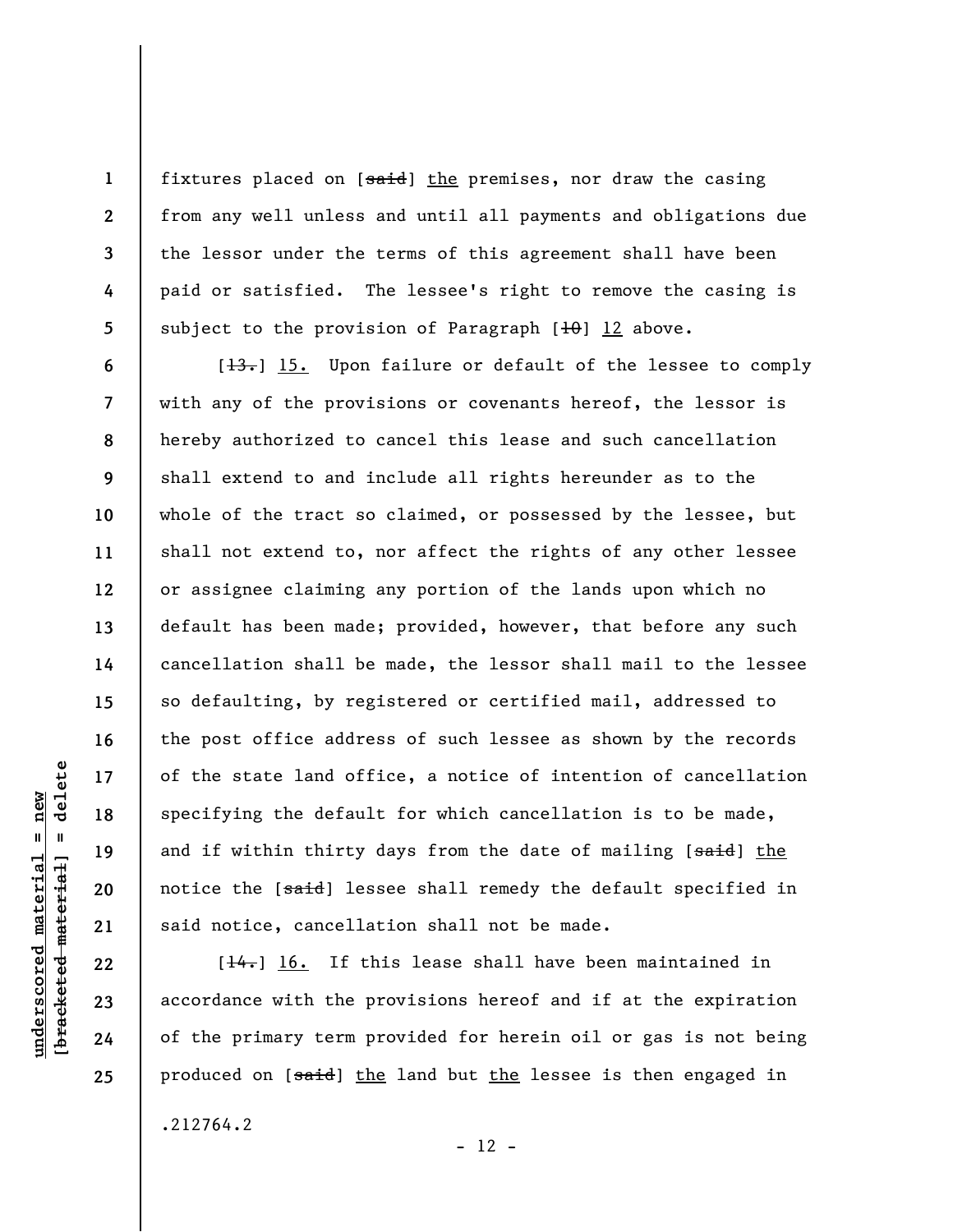**1 2 3 4 5 6 7 8 9 10 11 12 13**  bona fide drilling or reworking operations thereon, this lease shall remain in full force and effect so long as such operations are diligently prosecuted and, if they result in the production of oil or gas, so long thereafter as oil and gas in paying quantities, or either of them, is produced from [said] the land; provided, however, such operations extending beyond the primary term shall be approved by the lessor upon written application filed with the lessor on or before the expiration of [said] the term, and a report of the status of all of such operations shall be made by the lessee to the lessor every thirty days and a cessation of such operations for more than twenty consecutive days shall be considered as an abandonment of such operations and this lease shall thereupon terminate.

If during the drilling or reworking of any well under this section, the lessee loses or junks the hole or well and after diligent efforts in good faith is unable to complete [said] the operations, then within twenty days after the abandonment of [said] the operations, the lessee may commence another well within three hundred thirty feet of the lost or junked hole or well and drill the same with due diligence.

Operations commenced and continued as herein provided shall extend this lease as to all lands as to which the same is in full force and effect as of the time [said] the drilling operations are commenced; provided, however, this lease shall be subject to cancellation in accordance with Paragraph  $[13]$  15 .212764.2

 $- 13 -$ 

**14** 

**15** 

**16** 

**17** 

**18** 

**19** 

**20** 

**21** 

**22** 

**23** 

**24**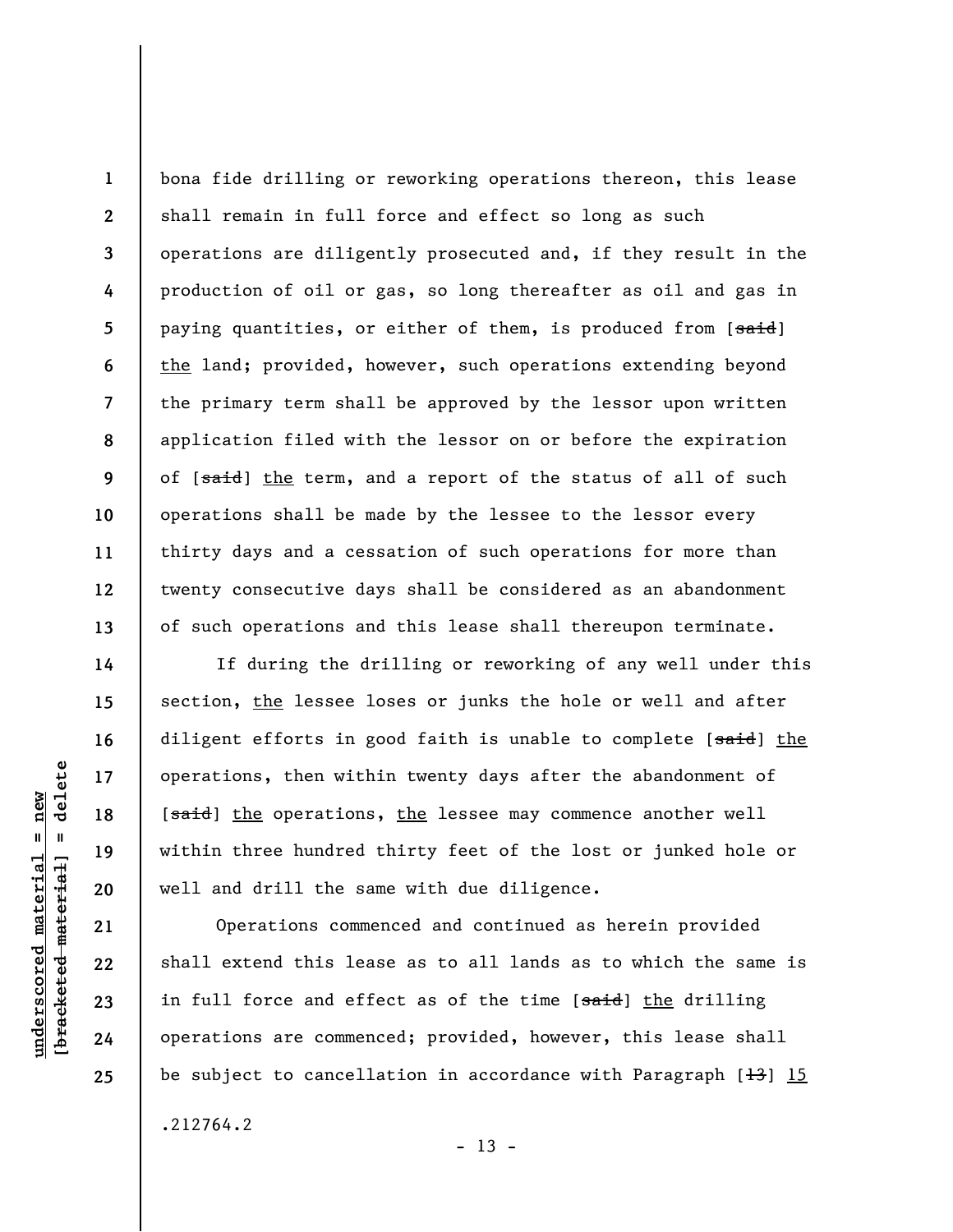hereof for failure to pay rentals or file reports [which] that may become due while operations are being conducted hereunder.

 $[\frac{15}{15}]$  17. Should production of oil and gas or either of them in paying quantities be obtained while this lease is in force and effect and should thereafter cease from any cause after the expiration of five years from the date hereof, this lease shall not terminate if the lessee commences additional drilling or reworking operations within sixty days after the cessation of such production and shall remain in full force and effect so long as such operations are prosecuted in good faith with no cessation of more than twenty consecutive days, and if such operations result in the production of oil or gas in paying quantities, so long thereafter as oil or gas in paying quantities is produced from [said] the land; provided, however, written notice of intention to commence such operations shall be filed with the lessor within thirty days after the cessation of such production, and a report of the status of such operations shall be made by the lessee to the lessor every thirty days, and the cessation of such operations for more than twenty consecutive days shall be considered as an abandonment of such operations and this lease shall thereupon terminate.

[16.] 18. Lessees, including their heirs, assigns, agents and contractors, shall at their own expense fully comply with all laws, regulations, rules, ordinances and requirements of the city, county, state and federal authorities and agencies,

delete **[bracketed material] = delete**  $underscored material = new$ **underscored material = new**  $\mathbf{I}$ bracketed material

**24 25** 

**1** 

**2** 

**3** 

**4** 

**5** 

**6** 

**7** 

**8** 

**9** 

**10** 

**11** 

**12** 

**13** 

**14** 

**15** 

**16** 

**17** 

**18** 

**19** 

**20** 

**21** 

**22** 

**23** 

.212764.2

 $- 14 -$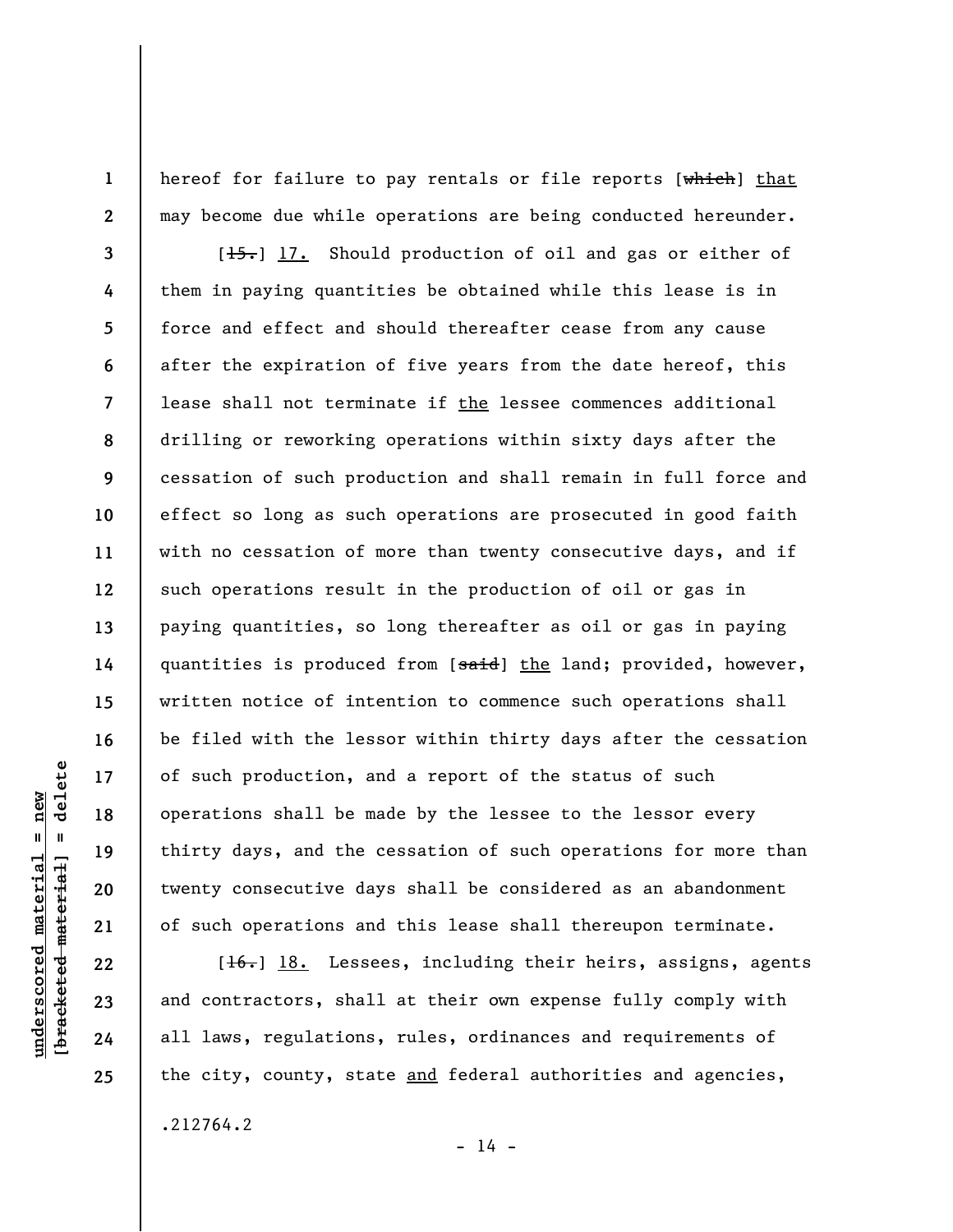**1 2 3 4 5 6 7 8**  in all matters and things affecting the premises and operations thereon [which] that may be enacted or promulgated under the governmental police powers pertaining to public health and welfare, including but not limited to conservation, sanitation, aesthetics, pollution, cultural properties, fire and ecology. Such agencies are not to be deemed third party beneficiaries hereunder, however this clause is enforceable by the lessor in any manner provided in this lease or by law.

 $[\frac{17}{17}]$  19. Should the lessor desire to exercise its rights to take in-kind its royalty share of oil, gas or associated substances or purchase all or any part of the oil, gas or associated substances produced from the lands covered by this lease, the lessee hereby irrevocably consents to the lessor exercising its right. Such consent is a consent to the termination of any supplier/purchaser relationship between the lessor and the lessee deemed to exist under federal regulations. The lessee further agrees that it will require any purchaser of oil, gas or associated substances to likewise waive any such rights.

 $[\frac{18.}{18}]$  20. The lessor reserves a continuing option to purchase at any time and from time to time, at the market price prevailing in the area on the date of purchase, all or any part of the minerals (oil and gas) that will be produced from the lands covered by this lease.

 $[19]$  21. The lessor reserves the right to execute leases .212764.2  $- 15 -$ 

delete **[bracketed material] = delete**  $underscored material = new$ **underscored material = new**  $\frac{1}{2}$ 

**9** 

**10** 

**11** 

**12** 

**13** 

**14** 

**15** 

**16** 

**17** 

**18** 

**19** 

**20** 

**21** 

**22** 

**23** 

**24**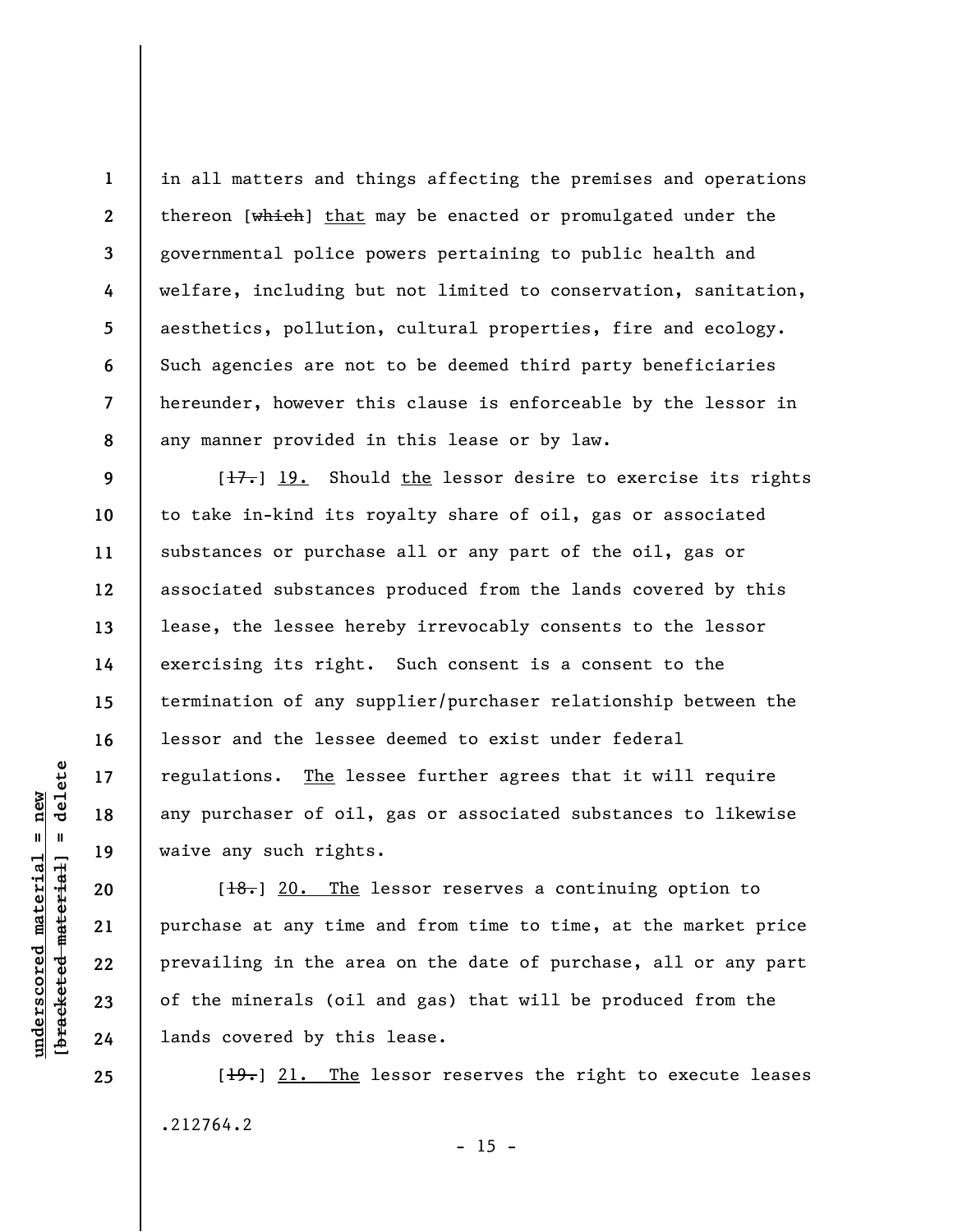**1 2 3 4**  for geothermal resource development and operation thereon; the right to sell or dispose of the geothermal resources of such lands; and the right to grant rights of way and easements for these purposes.

 $[20]$  22. All terms of this agreement shall extend to and bind the heirs, executors, administrators, successors and assigns of the parties hereto.

**8 9 10 11 12**  In witness whereof, the party of the first part has [hereunto] signed and caused its name to be signed by its commissioner of public lands [thereunto] duly authorized, with the seal of [his] office affixed, and the lessee has signed this agreement the day and year first above written.

STATE OF NEW MEXICO

Commissioner of Public Lands, Lessor

 $\mathcal{L}_\text{max}$  and  $\mathcal{L}_\text{max}$  and  $\mathcal{L}_\text{max}$  and  $\mathcal{L}_\text{max}$ 

 $\mathop{\rm By}\nolimits$ 

 $(Sea1)$ 

Lessee"."

**SECTION 2**. A new Section 19-10-4.4 NMSA 1978 is enacted to read:

"19-10-4.4. [NEW MATERIAL] THRESHOLD FOR ONE-FOURTH ROYALTY.--The threshold for one-fourth royalty under the development lease as set forth in Section 19-10-4.2 NMSA 1978 shall be established as follows:

A. starting July 1, 2019 and for one year

 $- 16 -$ 

.212764.2

 $\frac{1}{2}$  of  $\frac{1}{2}$  and  $\frac{1}{2}$  and  $\frac{1}{2}$  and  $\frac{1}{2}$  and  $\frac{1}{2}$  and  $\frac{1}{2}$  and  $\frac{1}{2}$  and  $\frac{1}{2}$  and  $\frac{1}{2}$  and  $\frac{1}{2}$  and  $\frac{1}{2}$  and  $\frac{1}{2}$  and  $\frac{1}{2}$  and  $\frac{1}{2}$  and  $\frac{1}{2}$  an **[bracketed material] = delete**  $underscored material = new$ **underscored material = new**

**5** 

**6** 

**7** 

**13** 

**14** 

**15** 

**16** 

**17** 

**18** 

**19** 

**20** 

**21** 

**22** 

**23** 

**24**